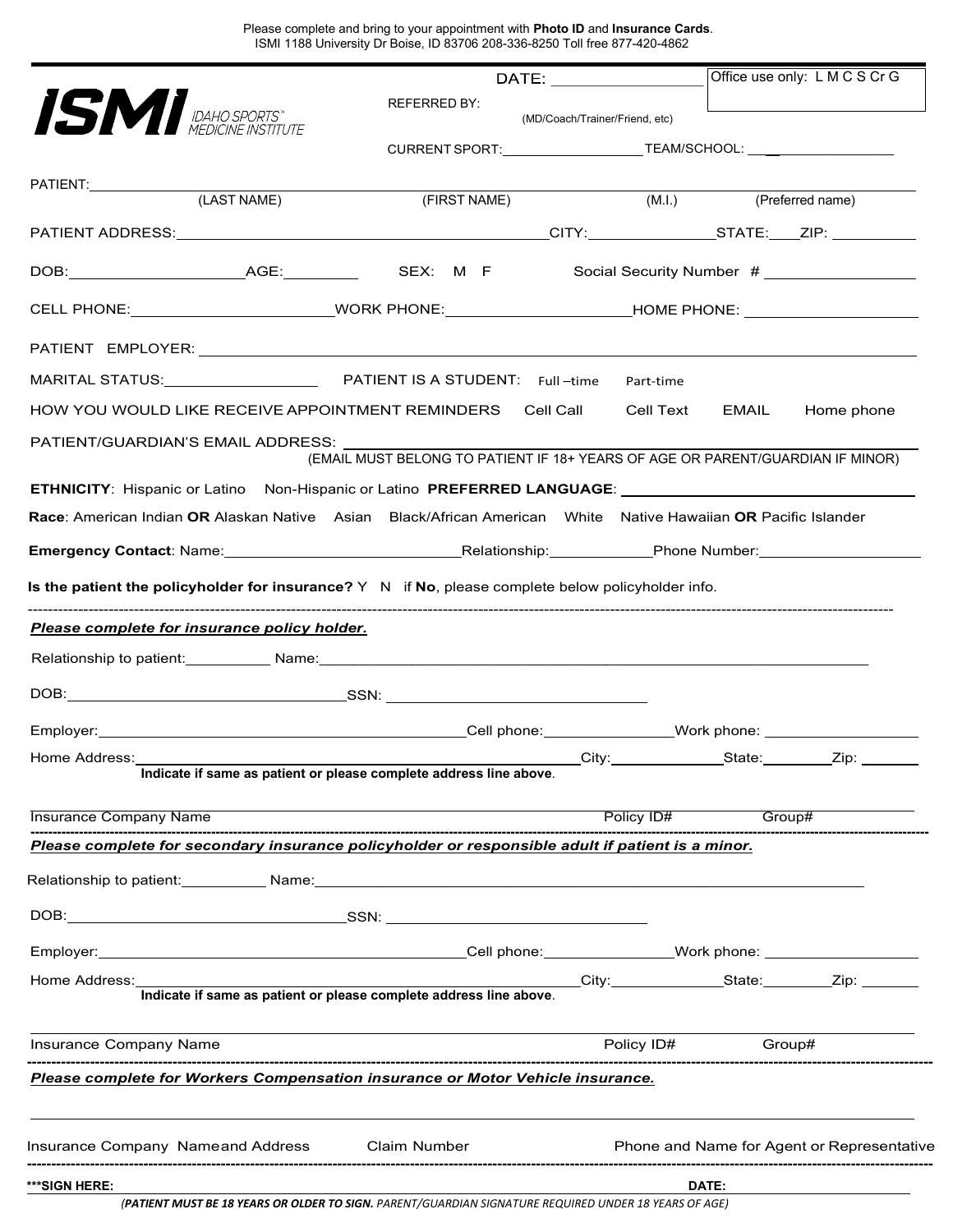

*The information presented here enables you to consent for needed medical services, as well asforthe release of information from your medicalrecords for medical and administrative purposes.*

**CONSENT FOR TREATMENT**: I am presenting myself for outpatient care at Idaho Sports Medicine<br>Institute, PA and I voluntarily consent to the rendering of such care, including diagnostic procedures and medical treatment by authorized agents and employees of Idaho Sports Medicine Institute, PA and by medical staff or their designees as in their professional judgment may be deemed necessary. I<br>acknowledge that no guarantees have been made to me as to the result of examination or treatment in this clinic.

**HIPAA ACKNOWLEDGEMENT**: I hereby acknowledge that I have received a copy of the Idaho Sports Medicine Institute, PA Notice of Privacy Practices on this date or on a previous date. *Initial* 1999 1999

RELEASE OF INFORMATION: I authorize ISMI to release any information from my medical record, including<br>information about my treatment to a third party payer or a designated review agency for the purpose of<br>processing my cla

PAYMENT AGREEMENT: All services rendered are charged to the patient. We will file your claim if you<br>have supplied us with insurance information in a timely manner. Co-pays, deductible or percentage amounts<br>are due at the t will be mailed to you and payment is 60 days or older may be transferred to and administrated by Account Billing Services (ABS). ABS will set up a payment plan with you and charge monthly interest. If litigation must be instituted to collect your account then you agree to pay all of the reasonable attorney fees and court costs incurred in collecting the amount due.

**MISSED APPOINTMENTS**: Broken appointments or late notice cancellations are a significant cost to the practice. Cancellations are requested 24 hours prior to the appointment to give us the time to offer the time slot to another patient. We reserve the right to charge \$50.00 for missed appointments.

**HOSPITAL OWNERSHIP DISCLOSURE**: As a patient of Idaho Sports Medicine Institute, your physician may<br>order tests or schedule procedures that are performed at local hospitals. These include (but are not limited to) laboratory tests, x-rays, CT scans, MRIs, injections, and surgical procedures. Some of the physicians at<br>Idaho Sports Medicine Institute are investors at Treasure Valley Hospital, which is one of the local hospitals<br>th an ownership interest. This information is to confirm that you understand, as a patient of Idaho Sports Medicine Institute, you have the right to choose the hospital where you would like to receive your services. *I* **-** *n* **--** *i* **-** *t* **-** *i* **-** *a* **--** *l* **-----------------------------------------------------------------------------------------------------------------------------------------------**

**ASSIGNMENT OF BENEFITS (NON-MEDICARE)**: I hereby authorize payment directly to Idaho Sports<br>Medicine Institute, PA of all healthcare benefits, not to exceed charges, to which I would otherwise be<br>entitled for these servic be applied to pay the entire charge for ISMI's medical services without reduction in charges whatsoever for plan adjustments in order that ISMI is paid in full for such services if and when the undersigned has multiple insurance policies or coverage's for the medical services being provided by ISMI and the applicable insurance policies or coverage's do not coordinate the payment of benefits for such services. I understand that I am responsible for any and all balances owing.

# **Patient Signature Date/Time**

**ASSIGNMENT OF BENEFITS (MEDICARE ONLY)**: I request that payment of cauthorized Medicare benefits be made on my behalf to Idaho Sports Medicine Institute, PA for any services furnished to me by their providers. I authorize any holder of medical information about me to be released to the Centers for Medicare and Medicaid Services and its agents to determine these benefits or the benefits payable for related services. This authorization is in effect until I choose to revoke it.

**Patient Signature** *Date/Time Date/Time Date/Time* 

## **I CERTIFY THAT I HAVE READ AND UNDERSTAND THIS FORM AND DO VOLUNTARILY AGREE TO ITS PROVISIONS**.

**Patient Date:**

**Responsible Relationship**

*(PATIENT MUST BE 18 YEARS OR OLDER TO SIGN. PARENT/GUARDIAN SIGNATURE REQUIRED UNDER 18 YEARS OF AGE)*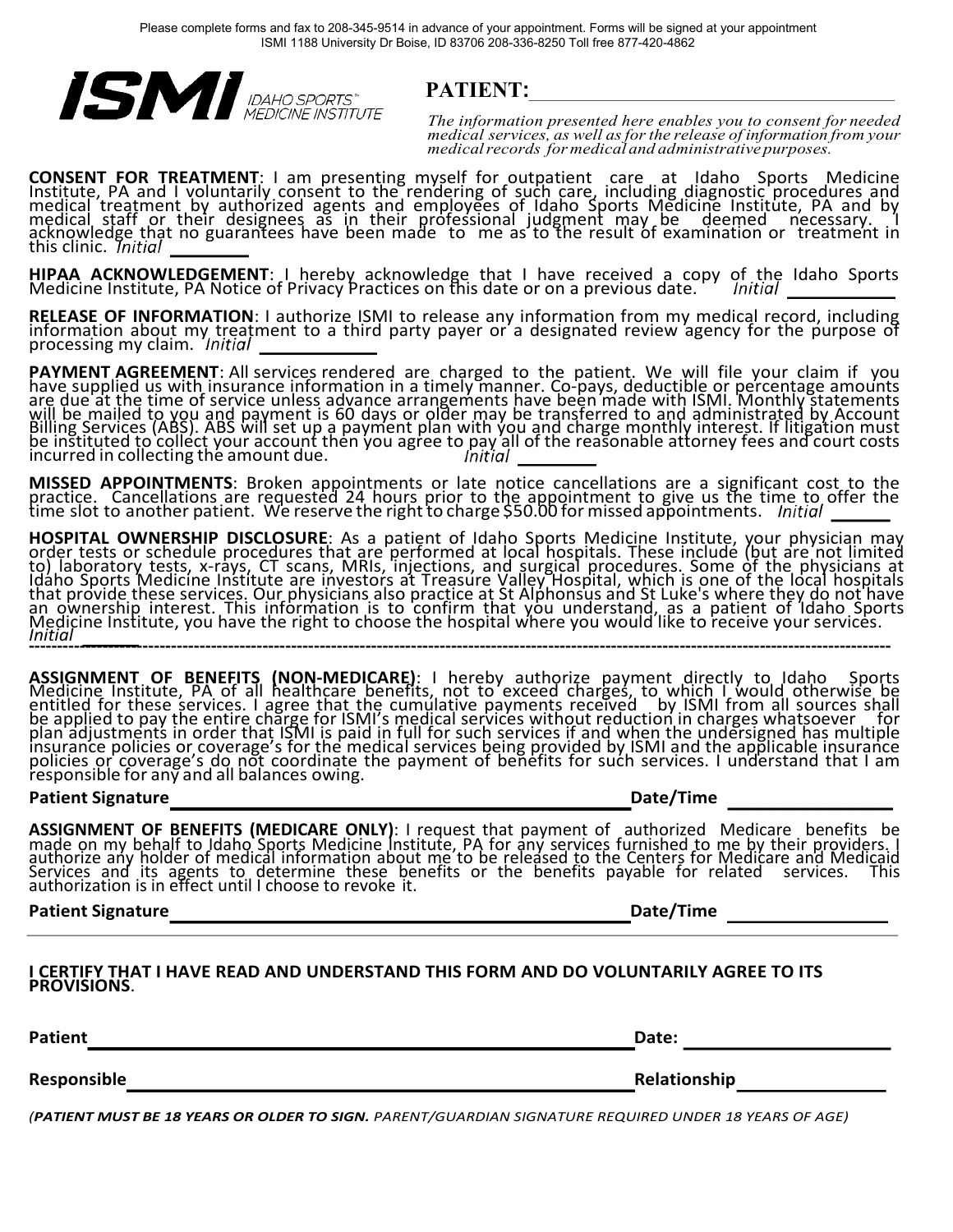

**Patient Name:\_\_\_\_\_\_\_\_\_\_\_\_\_\_\_\_\_\_\_\_\_\_\_\_\_\_\_\_\_\_\_\_\_\_\_\_\_\_\_\_\_\_\_\_\_\_\_\_\_\_\_\_\_\_\_\_\_\_\_\_\_\_\_\_\_ DOB:\_\_\_\_\_\_\_\_\_\_\_\_\_\_\_\_\_Height:\_\_\_\_\_\_\_\_Weight:\_\_\_\_\_\_\_** 

Chief Complaint/Reason for visit: R L \_\_\_\_\_

# **Is your current problem the result of an injury?** No Yes

If YES, how did it happen? Car Accident Work Accident Other:

Date of Injury/Onset of pain:

**How severe is the pain on a scale of 1-10?** (Circle One): None 1 2 3 4 5 6 7 8 9 10 Severe

**Type of pain** (circle all that apply): Sharp Dull Pins/Needles Aching Cramping Stabbing Throbbing Constant Intermittent

# **Pharmacy Name and Location:**

# **Patient Medical History**

|                            | Past | <b>Current</b> |                             | Past | <b>Current</b> |
|----------------------------|------|----------------|-----------------------------|------|----------------|
| Asthma                     |      |                | HIV or AIDS                 |      |                |
| <b>Atrial Fibrillation</b> |      |                | Kidney Disease              |      |                |
| <b>Bleeding Tendencies</b> |      |                | Liver Problems              |      |                |
| <b>Blood Clots or DVT</b>  |      |                | <b>MRSA</b>                 |      |                |
| Cancer                     |      |                | <b>Rheumatoid Arthritis</b> |      |                |
| Concussion                 |      |                | Osteoarthritis              |      |                |
| COPD                       |      |                | Osteoporosis                |      |                |
| Diabetes Type I            |      |                | Seizure Disorder            |      |                |
| Diabetes Type II           |      |                | Sleep Apnea                 |      |                |
| Emphysema                  |      |                | Stomach Ulcer               |      |                |
| Fibromyalgia               |      |                | <b>Thyroid Disease</b>      |      |                |
| Hepatitis                  |      |                | Other:                      |      |                |
| <b>High Blood Pressure</b> |      |                | Other:                      |      |                |
|                            |      |                | No Known Medical History    |      |                |

# **Patient Surgical History**

| <b>Body Part</b>              | <b>Side (Please</b><br>Circle) |   | Date/Year | Procedure |
|-------------------------------|--------------------------------|---|-----------|-----------|
| Shoulder                      | R                              | L |           |           |
| Arm                           | R                              | L |           |           |
| Chest                         | $\mathsf{R}$                   | L |           |           |
| Torso                         | R                              | L |           |           |
| Hip                           | $\mathsf R$                    | L |           |           |
| Knee                          | R                              | L |           |           |
| Leg                           | R                              | L |           |           |
| Ankle                         | $\mathsf{R}$                   | L |           |           |
| Foot                          | $\mathsf{R}$                   | L |           |           |
| Other (Please list/describe): |                                |   |           |           |